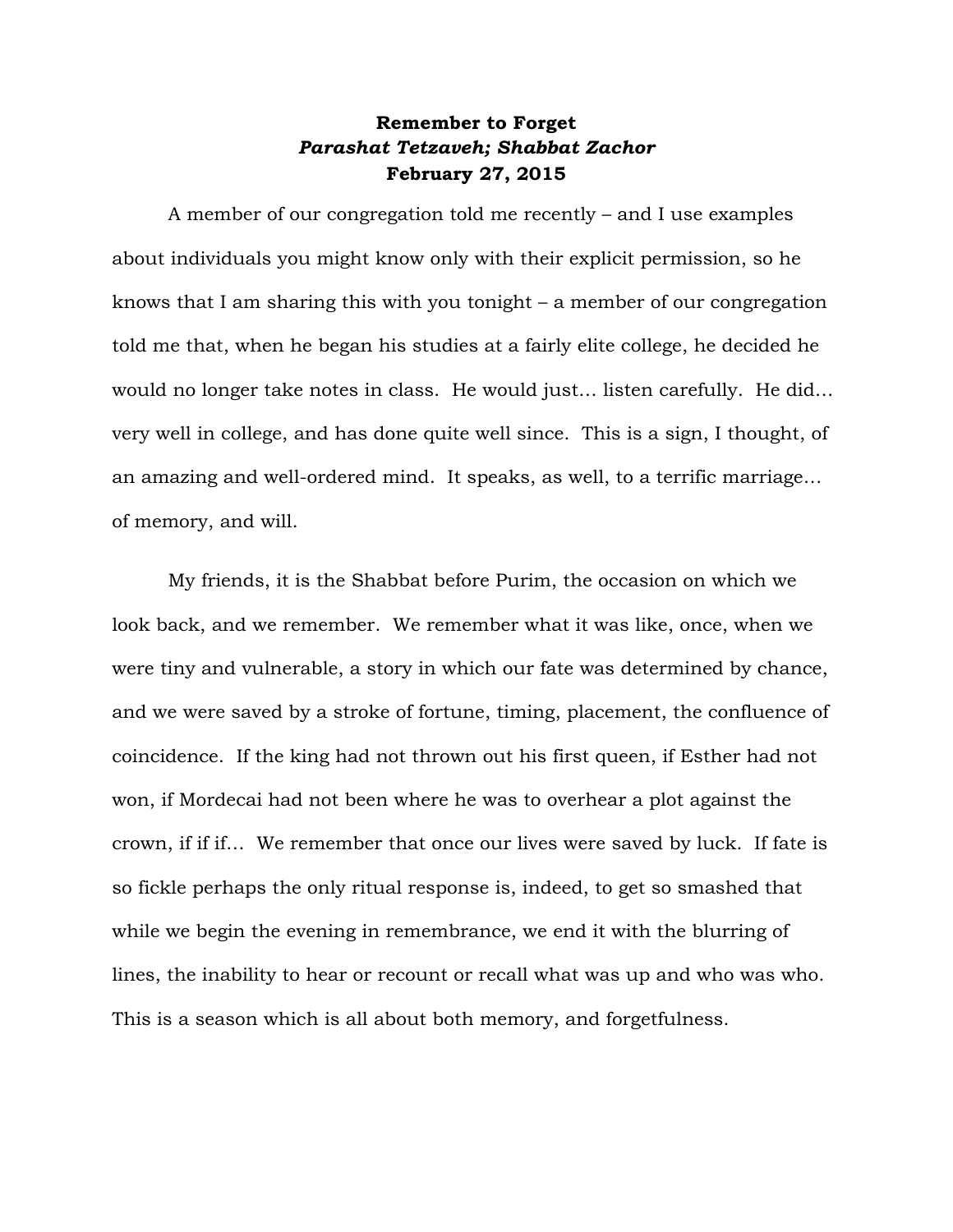The Purim instinct to remember is carried forth not just for all Jews, in this general holiday, but for particular communities, in their own individual histories. Throughout the Jewish world there are, actually, mini-Purims in addition to this one, times when a community was threatened, was somehow saved, and remembers its story through a vehicle modeled on, and named after, this Purim we all share.

And more. This day, this Shabbat before Purim is actually called… Shabbat Zachor, the Sabbath of Remembrance. "*Zachor et asher lecha Amalek,"* we find, traditionally, in the Maftir for this Shabbat, the "additional" Torah reading that Reform congregations sometimes refer to but rarely actually read. "Remember what Amalek did to you" – Amalek, that anticipatory ancestor of Haman – how he attacked us from behind, and showed us no mercy. Remember, do not forget! Stay vigilant, be watchful, be strong against our adversaries.

Need I remind anyone where the story of Purim took place? It was Persia. It was Medea. It is Iran.

This coming week, from Sunday afternoon through Tuesday night, I will be at the annual AIPAC Policy Conference downtown, just a few miles from here. What is clear in advance is that this is a time fraught with tension, with competing narratives, an unusual and possibly unprecedented level of conflict between the United States and Israel, policy all tangled up in politics and an election campaign – and, again, an anxious eye cast towards Iran. In parsing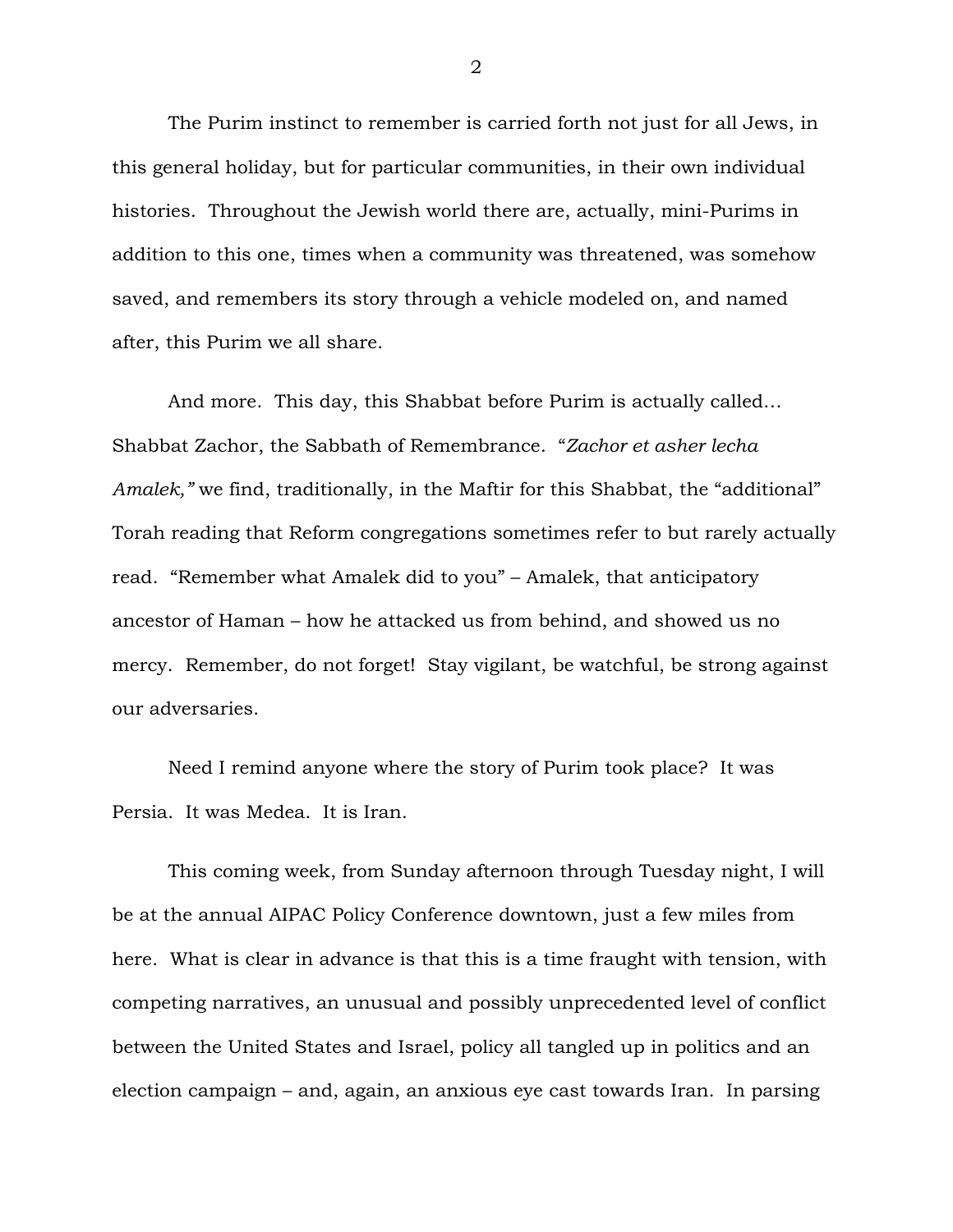out what to do and how to do it, we remember every move, every injustice against us, every attack and betrayal. AIPAC may claim to be bipartisan – and for Israel's future, and ours, it had better live up to that – but I am reminded that it is an elephant which supposedly never forgets. Show no weakness, because we remember. Make no concessions, because of what has happened before. Shout louder and wave your arms and point fingers, at anyone who doesn't remember the way you do.

**My friends, I have one point, one observation, and one conclusion to share, which I think are important – not only for Jewish life, but in our personal lives as well.**

**The point is this: In remembering, we honor the victims of yesterday. But we also shape our story, and engage in a push and pull about tomorrow.** What we remember is where we come from, and it is who we were, but it need not be all of who we are, or where we go from here. I recall a Palestinian woman I was friendly with in college. When we spoke about history, we saw the world in completely different ways. We were on different planets; we thought we were talking about the same physical place but it was a vastly different psychic space. Why, how, in what way were we even able to be friends? Partly because when we spoke about tomorrow, we found ourselves, then, in nearly complete agreement. Although. That was, hard as it is to admit, more than 30 years ago already. Would we still agree about tomorrow, today?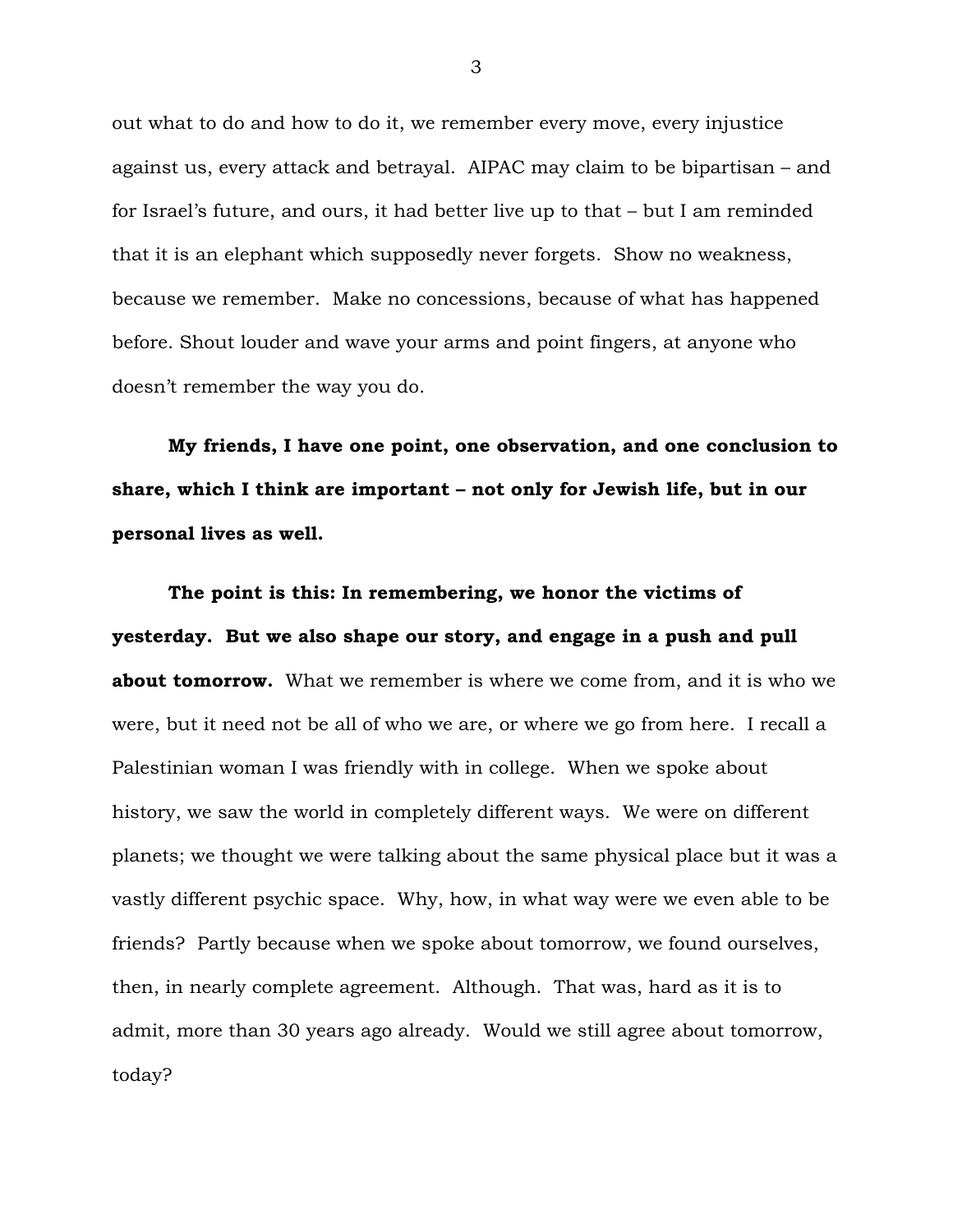**The observation is that what we remember… might not be real.** Questions abound about the story told in the book of Esther. There is no king of that name, per se, no extra-Biblical evidence of these events and, indeed, the very names of the hero and heroine – Mordecai and Esther – echo not with Jewish resonance but to pagan lore… they are derived from the Babylonian gods Marduk and Ishtar, raising questions about whether this was originally a Jewish story at all.

But we tell the story – some years in English, some years partly chanted in Hebrew, most years through the lens of a parody and masquerade. This story, even more than most but symbolic of all memory, perhaps, is a tale which unfolds in wrinkles and ripples, in which revelation and discovery and meaning and purpose emerge only out of the hidden and the misdirected, out of waves of distortion.

The name of Esther, were it to have been Hebrew and not Persian in origin, would actually mean "hidden." It is related to the word "secret." And, as only one of two books in the entire Hebrew Bible in which the name of God never appears, we know that we are actually meant to look for meaning, somewhere… in between. It is a very modern thing. With Purim, the medium really is the message.

We know, now, that how we tell a story, and even how we hear, shapes content – you would hear what I am saying differently if I were not using notes, not reading from a text… or if you hear it over JWASH, or if you read a copy of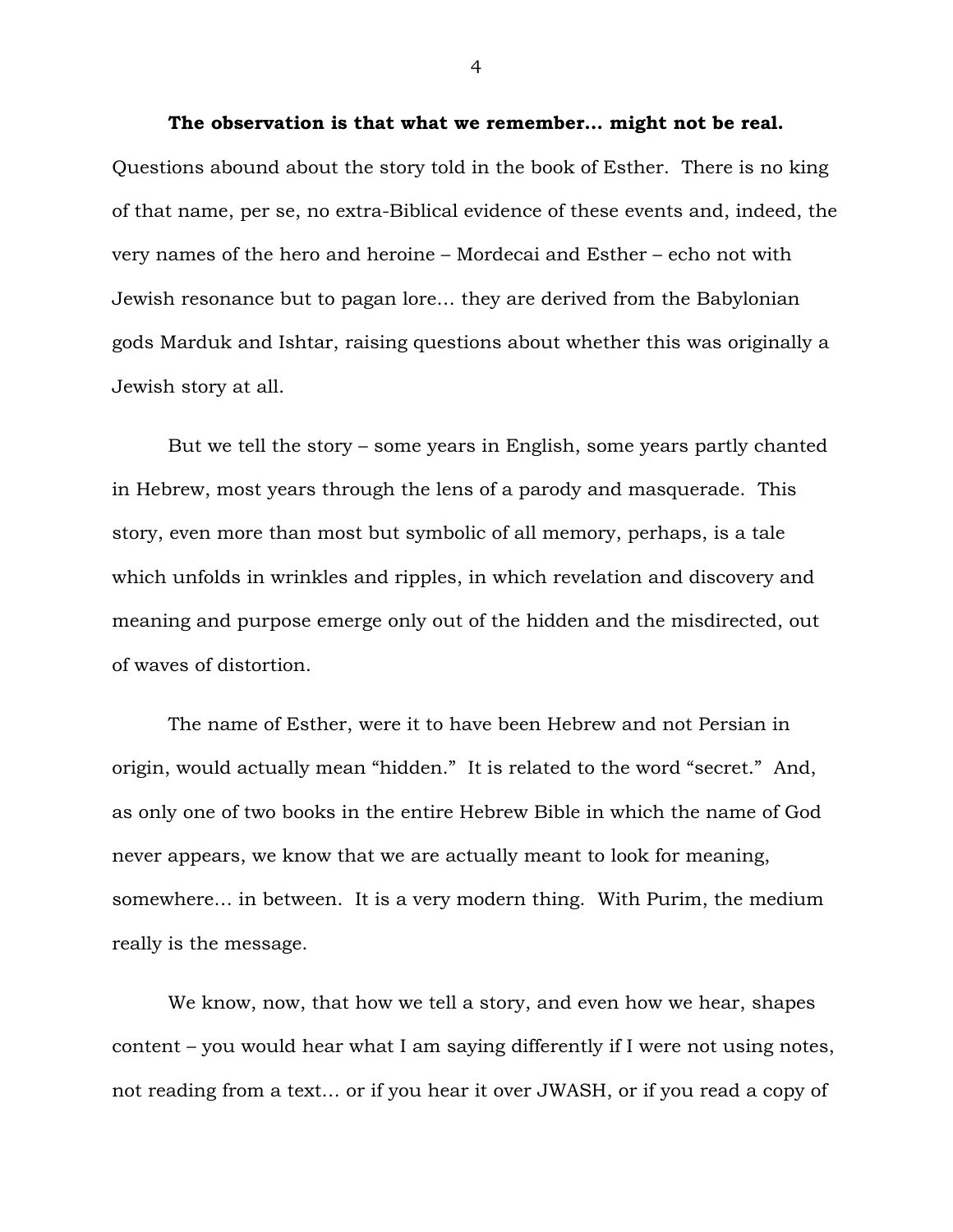this later. Reading online is a different experience than holding a paper in your hands. We rely on facts, but find them harder to share, harder to agree upon, than ever before.

And think, if you will, of the stories we tell, and the conflicts that emerge, in our own lives. In a relationship, among partners. Sometimes we hang onto every memory, recite every wrong with each new infraction. *Zachor, lo tishchach!* Remember what was done to you; do not forget! But I want to suggest that while remembrance can honor and can uplift, clinging can also hurt and harm. Would not our lives, our relationships, our marriages and families be better with a bit of balance? Not from Esther but from Ecclesiastes, and Pete Seeger: there is a time to remember. And, for the sake of a better tomorrow… there is also a time to forget. A time to hold. And a time to let go.

**And the conclusion? On this Shabbat Zachor, this Sabbath of Remembrance I am prompted to ask… what is it that we remember? Because I am reminded that, in the end, and with some great minds as exceptions… people will not remember what you say. They will remember how you say it. Not what you conveyed in content. But how you made them feel.**

When I am at AIPAC, and when I am with you, in politics and in personal life, my hope, my prayer, is that I may be right, but I want to be kind. Accuracy is important, but lifting each other up is more so.